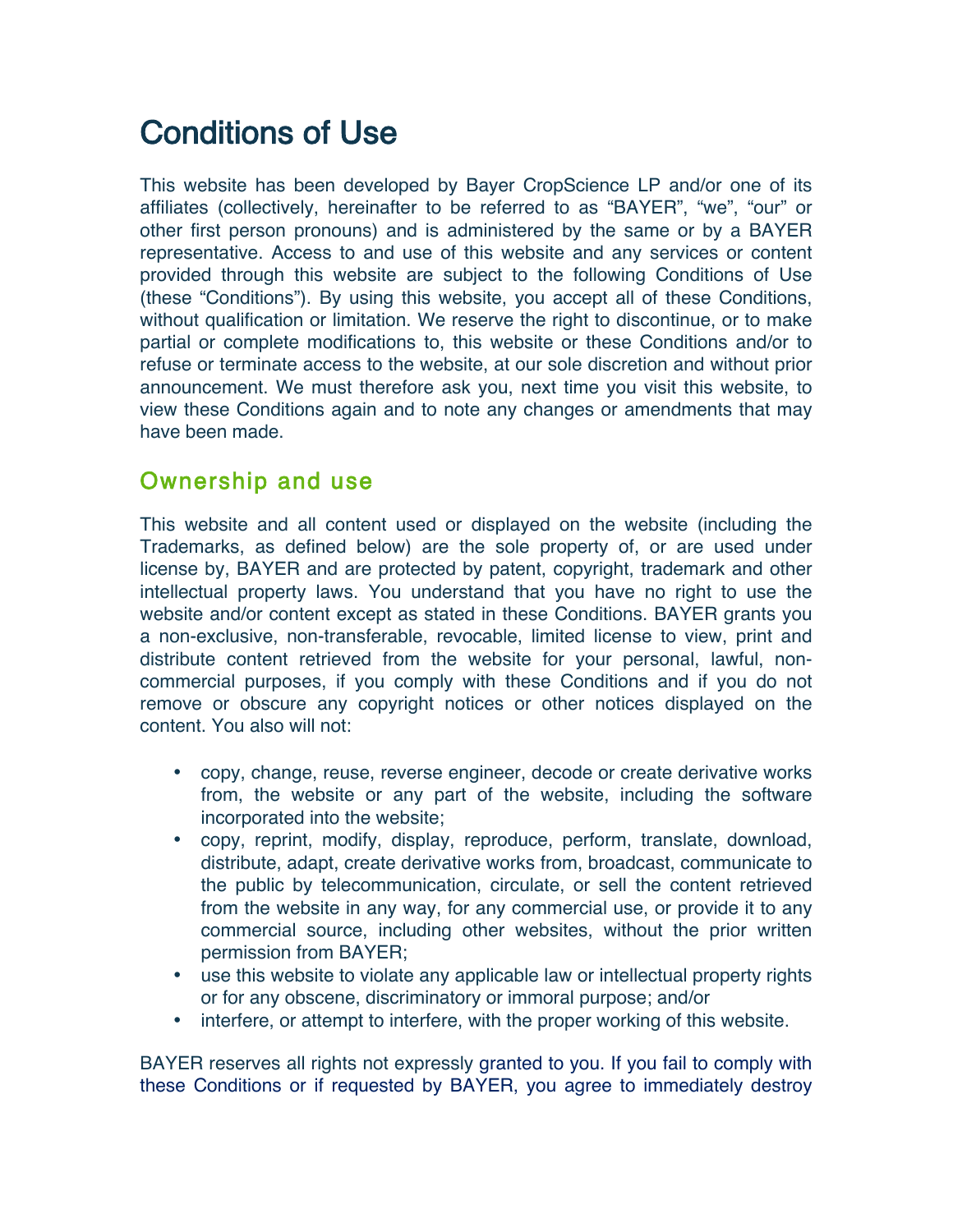and stop all uses of any content, or any part of the content, retrieved from this website.

#### **Trademarks**

All trademarks, trade names, trade dress, service marks and logos (the "Trademarks") on this website are the sole property of, or are used under license by, BAYER. You may not use or display any Trademarks without our prior written consent.

## Limited liability and disclaimer

BAYER has compiled the detailed information provided on this website from internal and external sources to the best of its knowledge and belief, using professional diligence. We endeavor to expand and update this range of information on an ongoing basis. The information on this website is purely for the purpose of presenting BAYER and its products and services and is provided on an "AS IS" and "AS AVAILABLE" basis. However, no representation is made or warranty given, either expressly or tacitly, for the completeness or correctness of the information on this website or for the availability or performance of this website. TO THE EXTENT PERMITTED BY APPLICABLE LAW, BAYER EXPRESSLY DISCLAIMS ALL WARRANTIES OF ANY KIND, WHETHER EXPRESS OR IMPLIED, INCLUDING, BUT NOT LIMITED TO, ANY WARRANTIES OF MERCHANTABILITY, FITNESS FOR A PARTICULAR PURPOSE AND NON-INFRINGEMENT, WITH RESPECT TO THE WEBSITE AND ITS CONTENT.

Please be aware that this information although accurate on the day it was published, may no longer be up to date. Although BAYER has made and will continue to make great efforts to provide accurate and up-to-date information, information published on this website may be incomplete or outdated and may contain inaccuracies or typographical errors. BAYER does not warrant or make any representations regarding the use, validity, accuracy, currency or reliability of, or the results of the use of, or otherwise respecting this website or any information published on this website. We therefore recommend that you check any information you obtain from this website prior to using it in whatever form. Advice given on this website does not exempt you from conducting your own checks on our latest advice – particularly our safety datasheets and technical specifications – and on our products, with a view to their suitability for the intended processes and purposes. You acknowledge that it is your responsibility to read and follow product label directions and to comply with applicable laws and regulations related to the product. Should you require any advice or instructions concerning our products or services, please contact us directly.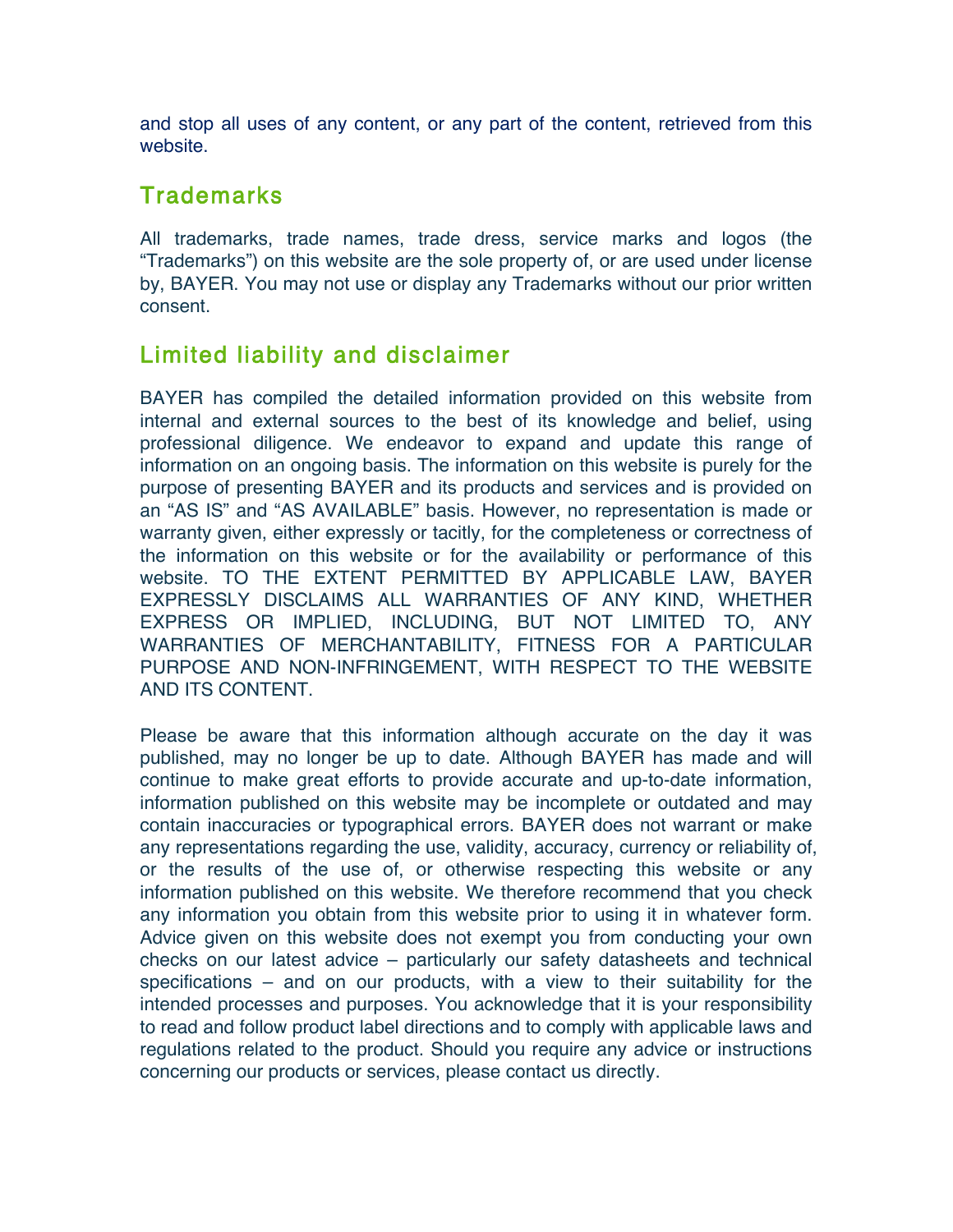BAYER does not represent or warrant that the content of this website is free of viruses, worms or other code that may manifest contaminating or destructive properties. Users of this website declare that they agree to access the website and its content at their own risk.

Neither BAYER nor third parties involved in the writing, production or transmission of this website can be held liable for damage or injury resulting from any matter relating to the website, such as access or the impossibility of access or from the use or impossibility of use of this website or from the fact that you have relied on information given on this website.

## Websites of third-party vendors/links

This website may contain links/references to third-party websites. By providing such links, BAYER does not give its approval to their contents. Neither does BAYER accept any responsibility for the availability or the contents of such websites or any liability for damage or injury resulting from the use of such contents, of whatever form. By providing such links, it does not imply endorsement, investigation or verification by BAYER of the linked website or information contained therein. Links to other websites are provided to website users merely for the sake of convenience. Users access such websites at their own risk. The choice of links should in no way restrict users to the linked pages.

# Details supplied by user

The user of this website is fully responsible for the content and correctness of details he or she sends to BAYER as well as for the non-violation of any thirdparty rights that may be involved in such details. The user gives his or her consent for BAYER to store such details and to use the same for the purpose of statistical analysis or for any other specified business purpose, unless the information involves personal details, going beyond master data or usage data. EXCEPT FOR ANY INFORMATION SUBJECT TO OUR PRIVACY STATEMENT BELOW, ALL INFORMATION YOU TRANSMIT TO THIS WEBSITE INCLUDING ANY DATA, QUESTIONS, COMMENTS, SUGGESTIONS OR THE LIKE IS AND WILL BE TREATED AS BEING NON-CONFIDENTIAL AND NON-PROPRIETARY. In particular, BAYER is entitled to use the contents of such information, including ideas, inventions, blueprints, techniques and expertise contained therein, for any purpose, such as the development, production and/or marketing of products or services and to reproduce such information and make it available to third parties without any limitations.

## International users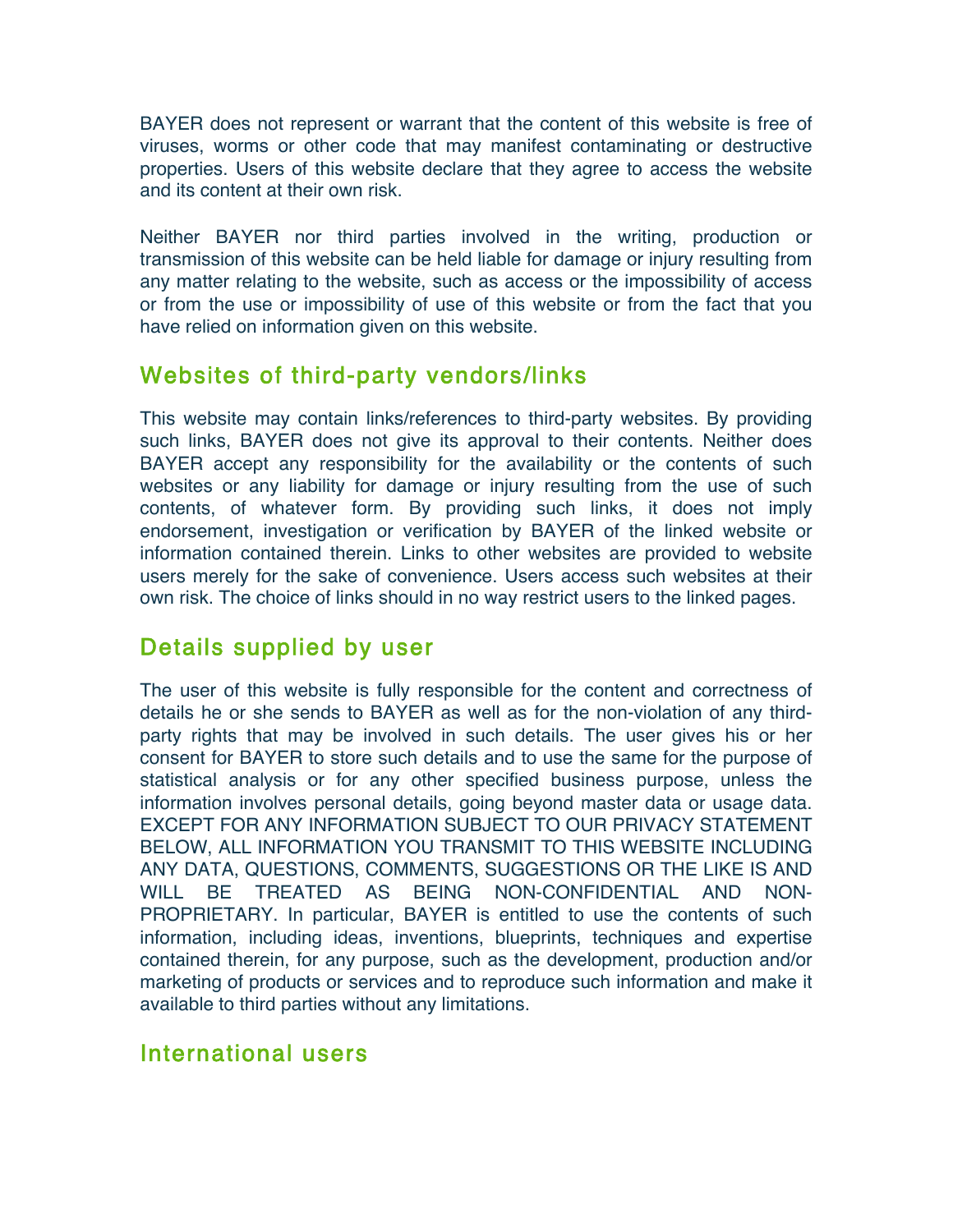This website is checked, operated and updated by BAYER at Saint Louis, Missouri, United States of America ("United States"). It is exclusively intended for use in the United States and its territories. BAYER gives no guarantee that the details presented on this website are also correct in places outside of the United States or its territories, and, in particular, that products and services will be available with the same appearance, in the same sizes or on the same conditions. Should you call up this website from a place outside or download contents from such a place, please note that it is your own responsibility to ensure that you act in compliance with local legislation applicable in that place.

Products mentioned on this website may not be available in all countries, or may come in different packaging, in different package sizes, or with different lettering or markings, depending on the country.

In the United States, the crop science business of the Bayer Group is conducted by Bayer CropScience LP. Customers in the United States are requested to address comments, questions and concerns to this entity.

#### Sale of Bayer products and additional terms

Our products are sold in accordance with the current version of our applicable terms of sale. In addition, certain features or content on this website, such as marketing programs, offers, contests, sweepstakes or other promotions may be subject to additional terms. By participating in any activity on this website governed by additional terms, you agree that you will be subject to those additional terms in addition to these Conditions, and in the event of a conflict, the additional terms will prevail over these Conditions.

#### Access rights

If this website permits you to adopt a User Name and Password or to use an assigned User Name and Password in order to access features of the website, then: (1) you agree to use the website solely for legitimate purposes, and (2) when registering for a User Name, you agree that you will use only accurate and truthful information about yourself and you will not imitate any other person or assume a false identity.

Please note that you are obliged to protect your access rights from unauthorized third-party use and that you must ensure that they cannot be used by others without your authorization.

You must notify BAYER immediately if you learn that security has been violated in respect of any details available on the BAYER website or if unauthorized persons have obtained your access rights or if you have found indications that such access might become possible.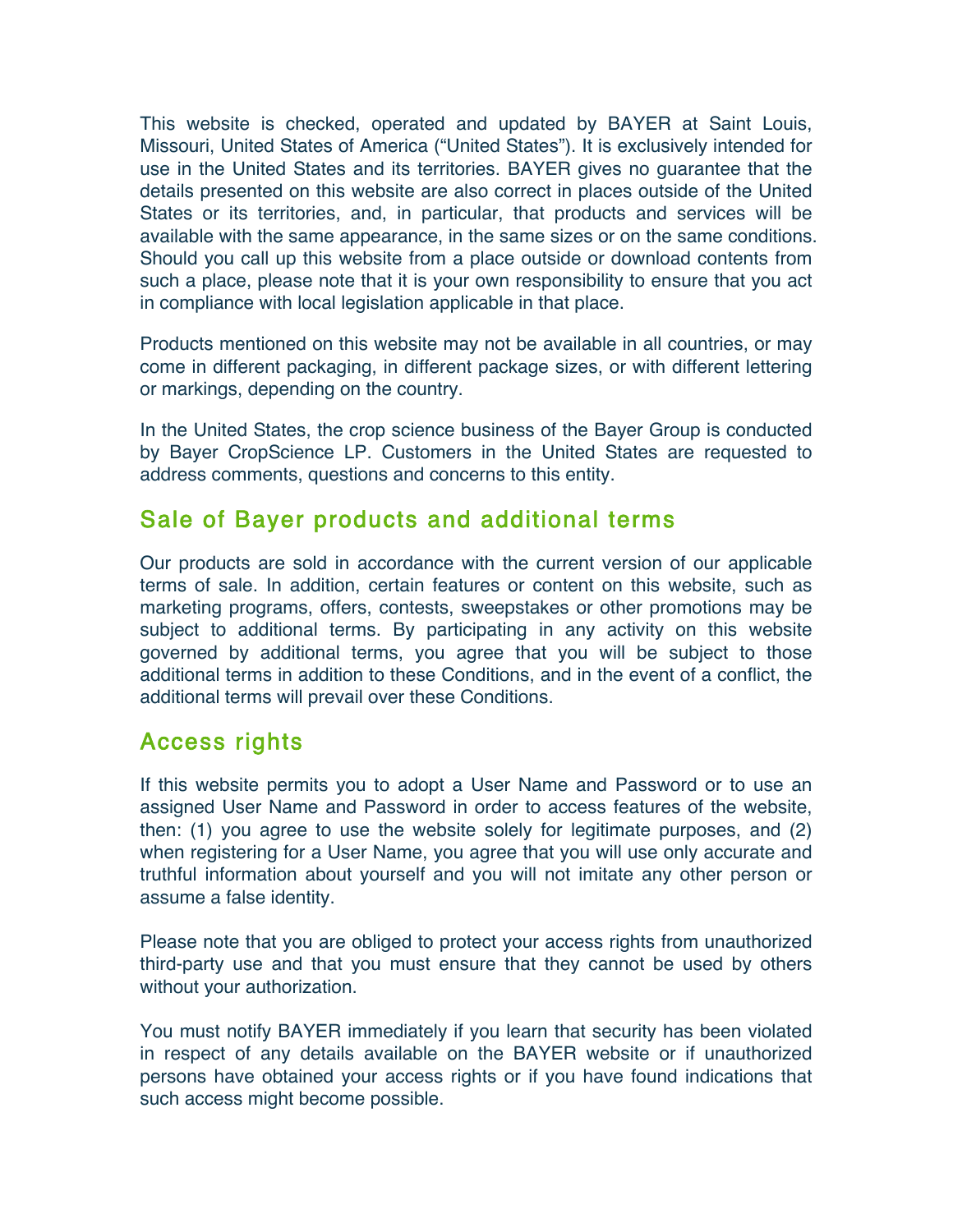## Electronic communications

You consent to receive communications from BAYER electronically, subject to local privacy laws. We will communicate with you by email or by posting notices on our websites. You agree that all agreements, notices, disclosures and other communications that we provide to you electronically satisfy any legal requirement that the communications be provided in writing.

#### Data security and privacy

Due to the nature of the Internet, the risk of unauthorized use, disclosure, and interception of communications or materials you send to BAYER via the Internet can never be entirely eliminated, and users should be aware of these risks before communicating with BAYER via the Internet. Additionally, we cannot guarantee that the availability of this website will be uninterrupted and that transmissions will be error-free. Your access to the website may be occasionally suspended or restricted for a variety of reasons including, for example, to allow for maintenance or the introduction of new services.

Please review our Privacy Statement, which is a part of these Conditions and also governs your use of the website, to understand how we collect, use, store, and share your personal data.

## Procedure for making claims of copyright infringement

BAYER respects the intellectual property of others. If any content uploaded to this website infringes upon your proprietary copyrights, you may send us a notice as described in Section 512(c)(2) of the United States Copyright Code. This process applies only to copyright issues. Other issues (e.g., impersonation, violations of someone's right of publicity, etc.), should be brought to our attention by contacting:

BAYER Law, Patents and Compliance – Crop Science Attention: Trademark Counsel 800 North Lindbergh Blvd. St. Louis, MO 63167

#### (a) What Must the Notice Contain?

All notices of claimed copyright infringement must contain the following:

- A physical or electronic signature of either you or a person authorized to act on your behalf;
- A description of the copyrighted work that you claim is being infringed;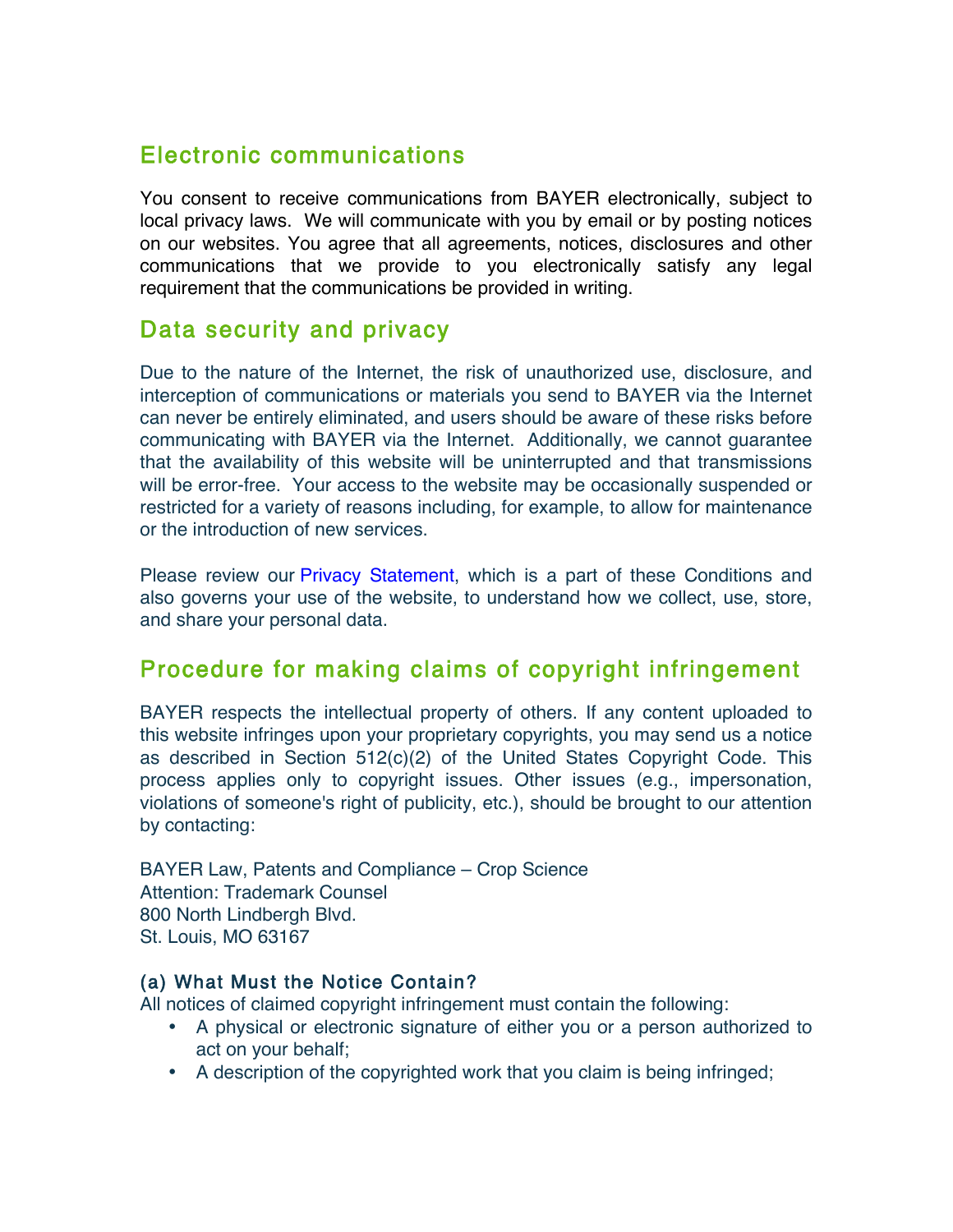- A description of where the material that you claim is infringing is located on the website;
- Your address, telephone number, email address, and all other information we may need to contact you;
- A statement by you that you have a good faith belief that the use at issue is not authorized by the copyright owner, its agent, or the law; and
- A statement by you, made under penalty of perjury, that the above information in your notice is accurate and that you are the copyright owner of the material in question (or that you are authorized to act on behalf of the copyright owner).

AN INCOMPLETE NOTICE WILL NOT RECEIVE A RESPONSE FROM US, SO PLEASE MAKE SURE THE NOTICE IS COMPLETE AND ACCURATE.

#### (b) Where Should I Send My Notice?

Notices of claimed copyright infringement should be directed to:

BAYER Law, Patents and Compliance – Crop Science Attention: Trademark Counsel 800 North Lindbergh Blvd. St. Louis, MO 63167

All information you provide to our copyright agent will be used exclusively for the claimed infringement notice and response procedure, and will only be shared with other parties to the extent that the sharing is required to process the notice according to these Conditions. PLEASE NOTE: all other inquiries and communications, such as product or service questions, privacy inquiries, etc., will not receive a response if sent to the address above.

## Applicable law

These Conditions and any dispute connected to these Conditions will be governed by and construed in accordance with the laws of the State of Missouri, USA (other than its rules on conflicts of laws) and the federal laws of the United States of America. Any dispute under these Conditions shall only be brought in a U.S. District Court in the Eastern District of the State of Missouri, Eastern Division, or the Circuit Court of St. Louis County, Missouri.

## Forward-looking statements

This website may contain forward-looking statements based on current assumptions and forecasts made by Bayer Group or subgroup management. Various known and unknown risks, uncertainties and other factors could lead to